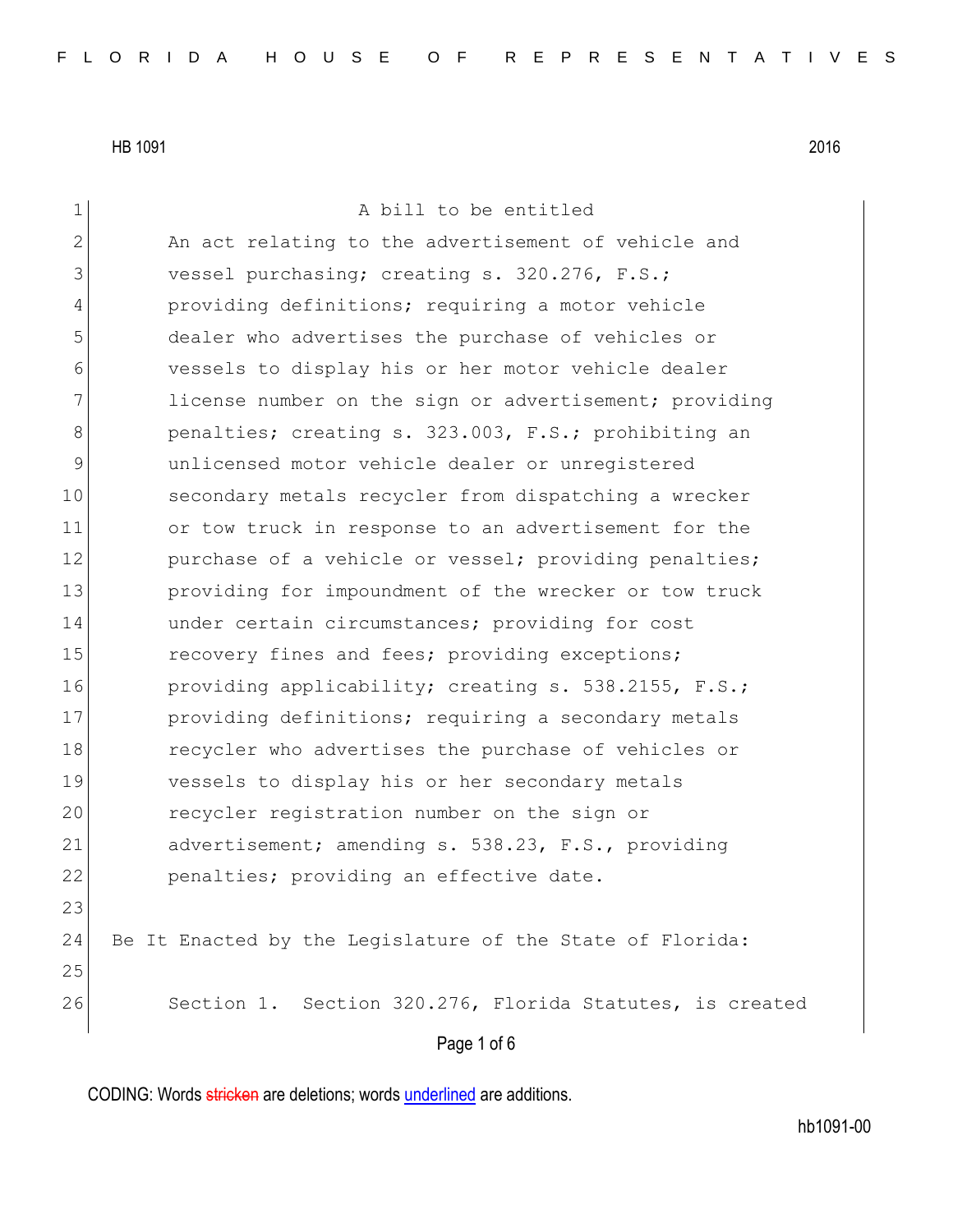Page 2 of 6 27 to read: 28 320.276 Advertisement of the purchase of vehicles and 29 vessels.— 30 (1) As used in this section, the term: 31 (a) "Advertise" means the act of producing advertisements  $32$  in any form, by way of any medium, to the public. 33 (b) "Physical address" means a mailing address that 34 includes a zip code and which details the physical location of 35 the motor vehicle dealer. The term does not include a post 36 office box, private mail drop box, or e-mail address. 37 (2)(a) A motor vehicle dealer who advertises on a 38 permanent or temporary sign the purchase of vehicles or vessels 39 shall clearly and conspicuously disclose his or her motor 40 vehicle dealer license number on the sign. 41 (b) A motor vehicle dealer who advertises in a newspaper, 42 on a website, or through an online service the purchase of 43 vehicles or vessels shall clearly and conspicuously disclose his 44 or her true and correct company name, physical address, 45 telephone number, and motor vehicle dealer license number on the 46 advertisement. 47 (3)(a) A licensed motor vehicle dealer who advertises in 48 violation of subsection (2) commits a misdemeanor of the first 49 degree, punishable as provided in s. 775.082 or s. 775.083. 50 (b) A person required to be licensed as a motor vehicle 51 dealer under s. 320.27, but who is not licensed, and who 52 advertises in violation of subsection (2) commits a felony of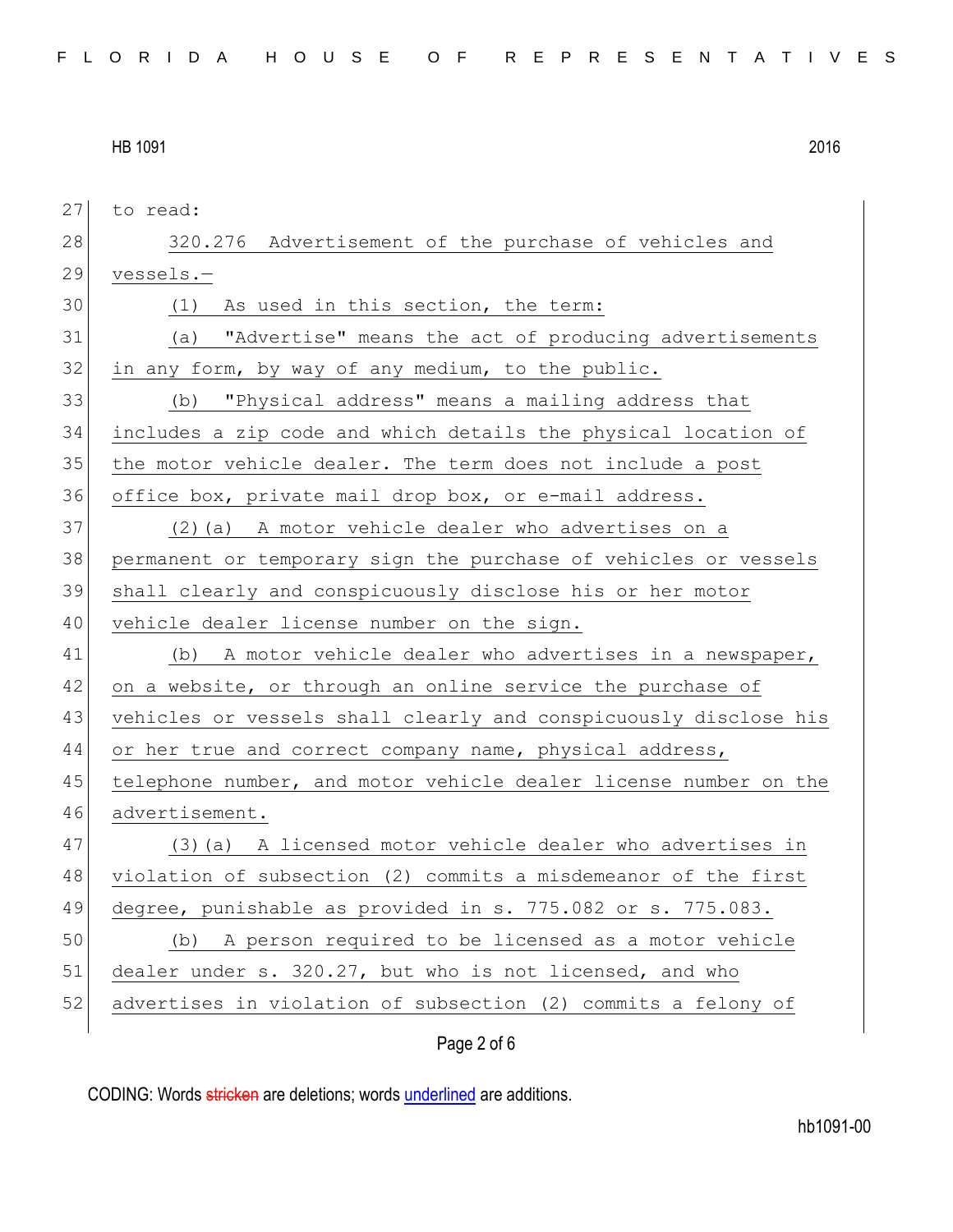| 53 | the third degree, punishable as provided in s. 775.082, s.       |
|----|------------------------------------------------------------------|
| 54 | 775.083, or s. 775.084.                                          |
| 55 | Section 2. Section 323.003, Florida Statutes, is amended         |
| 56 | to read:                                                         |
| 57 | 323.003 Purchase of vehicle or vessel by unlicensed motor        |
| 58 | vehicle dealer or unregistered secondary metals recycler;        |
| 59 | dispatch of wrecker or tow truck; penalties; impoundment.-       |
| 60 | (1) A person required to be licensed as a motor vehicle          |
| 61 | dealer under s. 320.27, or registered as a secondary metals      |
| 62 | recycler under s. 538.25, but who is not licensed or registered, |
| 63 | may not dispatch or send a wrecker, tow truck, trailer, dolly,   |
| 64 | or other vehicle in response to a sign or advertisement for the  |
| 65 | purchase of a vehicle or vessel as described in s. 320.276 or s. |
| 66 | 538.2155.                                                        |
| 67 | (2) A person who violates subsection (1) commits a               |
| 68 | misdemeanor of the first degree, punishable as provided in s.    |
| 69 | 775.082 or s. 775.083, and the person's wrecker, tow truck,      |
| 70 | trailer, dolly, or other vehicle that was used during the        |
| 71 | offense may be immediately removed and impounded pursuant to     |
| 72 | subsection (3).                                                  |
| 73 | (3) A law enforcement officer from any local governmental        |
| 74 | agency or state law enforcement agency may cause to be           |
| 75 | immediately removed and impounded, at the owner's expense, a     |
| 76 | wrecker, tow truck, trailer, dolly, or other vehicle that is     |
| 77 | used to respond to the sign or advertisement posted by a person  |
| 78 | required to be licensed as a motor vehicle dealer under s.       |
|    | Page 3 of 6                                                      |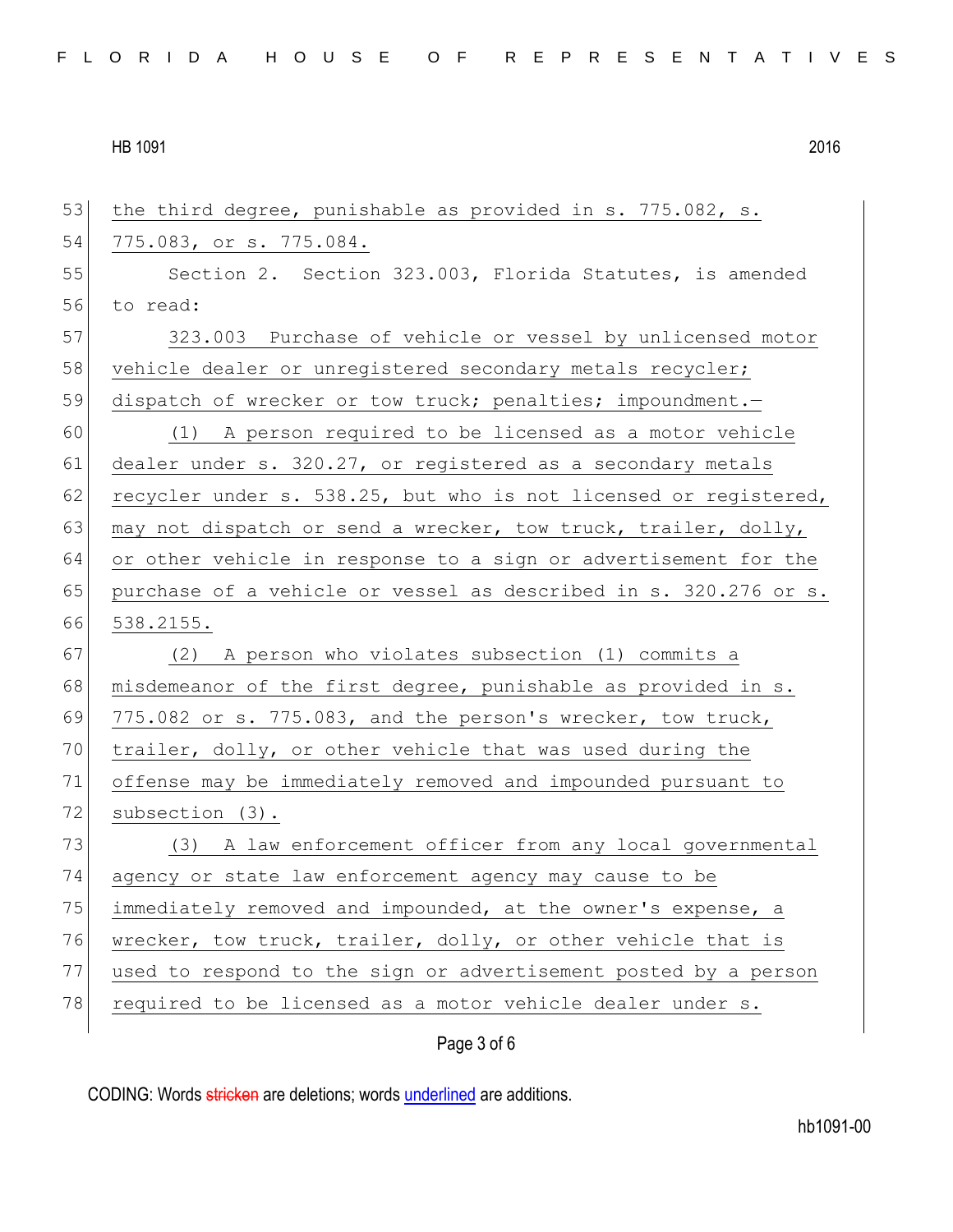Page 4 of 6 79 320.27, or registered as a secondary metals recycler under s. 80 538.25, but who is not licensed or registered. The owner shall 81 additionally be assessed a cost recovery fine as provided in 82 subsection (5) by the authority that ordered the removal and 83 impoundment. The impounded wrecker, tow truck, trailer, dolly, 84 or other vehicle must be stored at an authorized law enforcement 85 impound facility and may not be released from such facility 86 before a release form is completed by the authority that ordered 87 | the removal and impoundment which verifies that the cost 88 recovery fine has been paid to the authority. Except as provided 89 in subsection  $(4)$ , the vehicle must remain impounded until the 90 fine is paid or until the vehicle is sold at public sale 91 pursuant to s. 713.78(6). 92 (4) The owner of a vehicle impounded under this section 93 may request a hearing within 10 business days after the 94 impoundment. If, at the hearing, the owner shows that he or she 95 had no knowledge that the vehicle was being used in violation of 96 this section, the vehicle shall be released to the owner without 97 payment of the fine under subsection (5) or charges under 98 subsection (6). 99 (5) Notwithstanding any other provision of law, and in 100 addition to any other penalties that may be imposed for 101 noncriminal violations, a wrecker, tow truck, or other vehicle 102 operator subject to a cost recovery fine under this section 103 shall pay such fine of \$500 for a first violation of subsection 104 (1) or a fine of \$1,000 for each subsequent violation of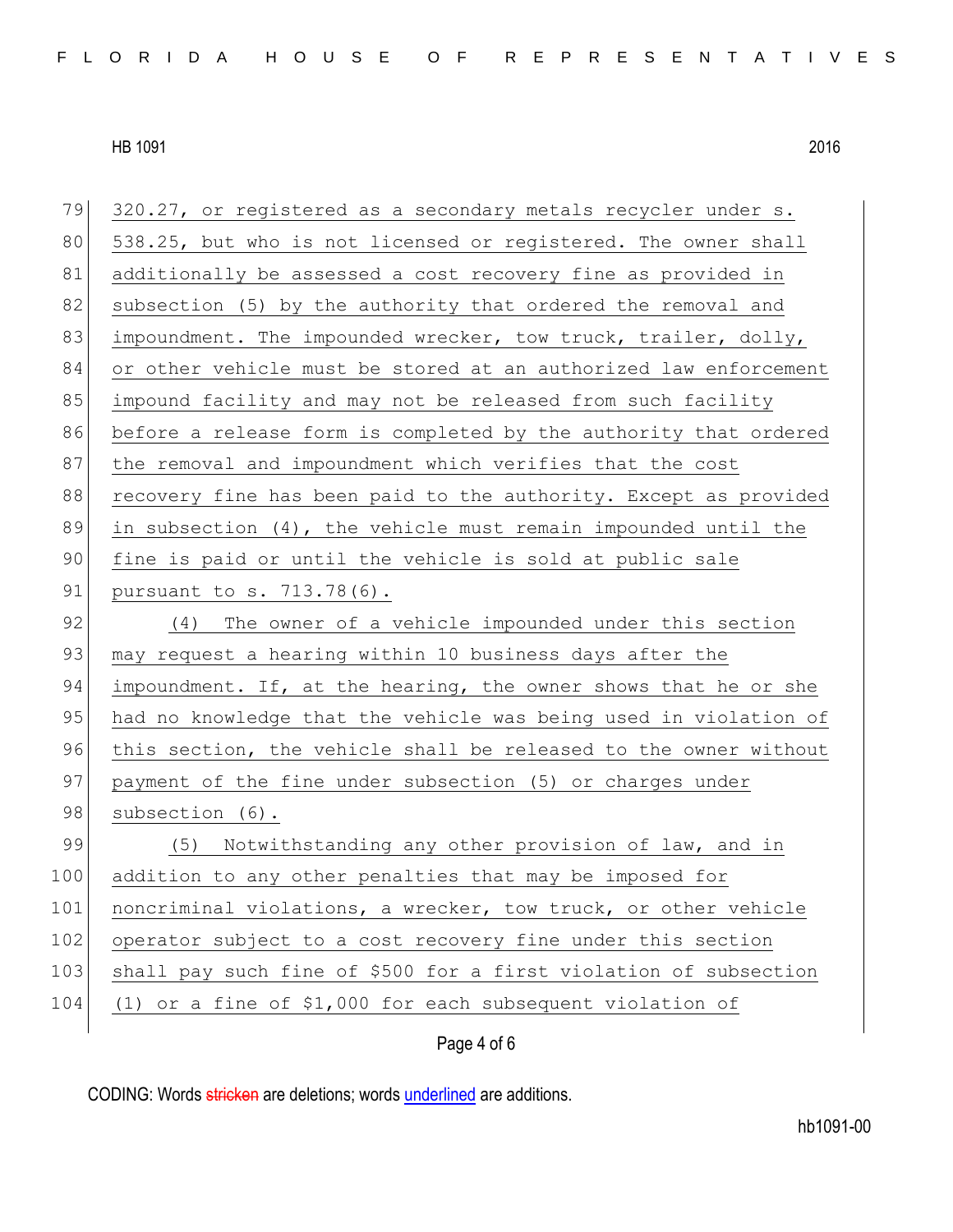| 105 | subsection (1) to the authority that ordered the removal and     |
|-----|------------------------------------------------------------------|
| 106 | impoundment of the wrecker, tow truck, trailer, dolly, or other  |
| 107 | vehicle upon retrieval of such wrecker, tow truck, trailer,      |
| 108 | dolly, or other vehicle. Cost recovery funds and fines collected |
| 109 | under this section shall be retained by the authority that       |
| 110 | ordered the removal and impoundment and may be used only for     |
| 111 | enforcement, investigation, prosecution, and training related to |
| 112 | towing violations, salvage vehicle violations, or crimes         |
| 113 | involving vehicle or vessel theft or fraud.                      |
| 114 | (6) Notwithstanding any other provision of law and in            |
| 115 | addition to the cost recovery fine required by this section, a   |
| 116 | person who violates subsection (1) shall pay the fees associated |
| 117 | with the removal and storage of the unauthorized wrecker, tow    |
| 118 | truck, trailer, dolly, or other motor vehicle.                   |
| 119 | (7) This section does not apply to a vehicle or vessel           |
| 120 | towed or removed pursuant to s. 715.07.                          |
| 121 | Section 3. Section 538.215, Florida Statutes, is created         |
| 122 | to read:                                                         |
| 123 | 538.2155 Advertisement of the purchase of vehicles and           |
| 124 | vessels.-                                                        |
| 125 | As used in this section, the term:<br>(1)                        |
| 126 | (a) "Advertise" means the act of producing advertisements        |
| 127 | in any form, by way of any medium, to the public.                |
| 128 | "Physical address" means a mailing address that<br>(b)           |
| 129 | includes a zip code and which details the physical location of   |
| 130 | the secondary metals recycler. The term does not include a post  |
|     | Page 5 of 6                                                      |